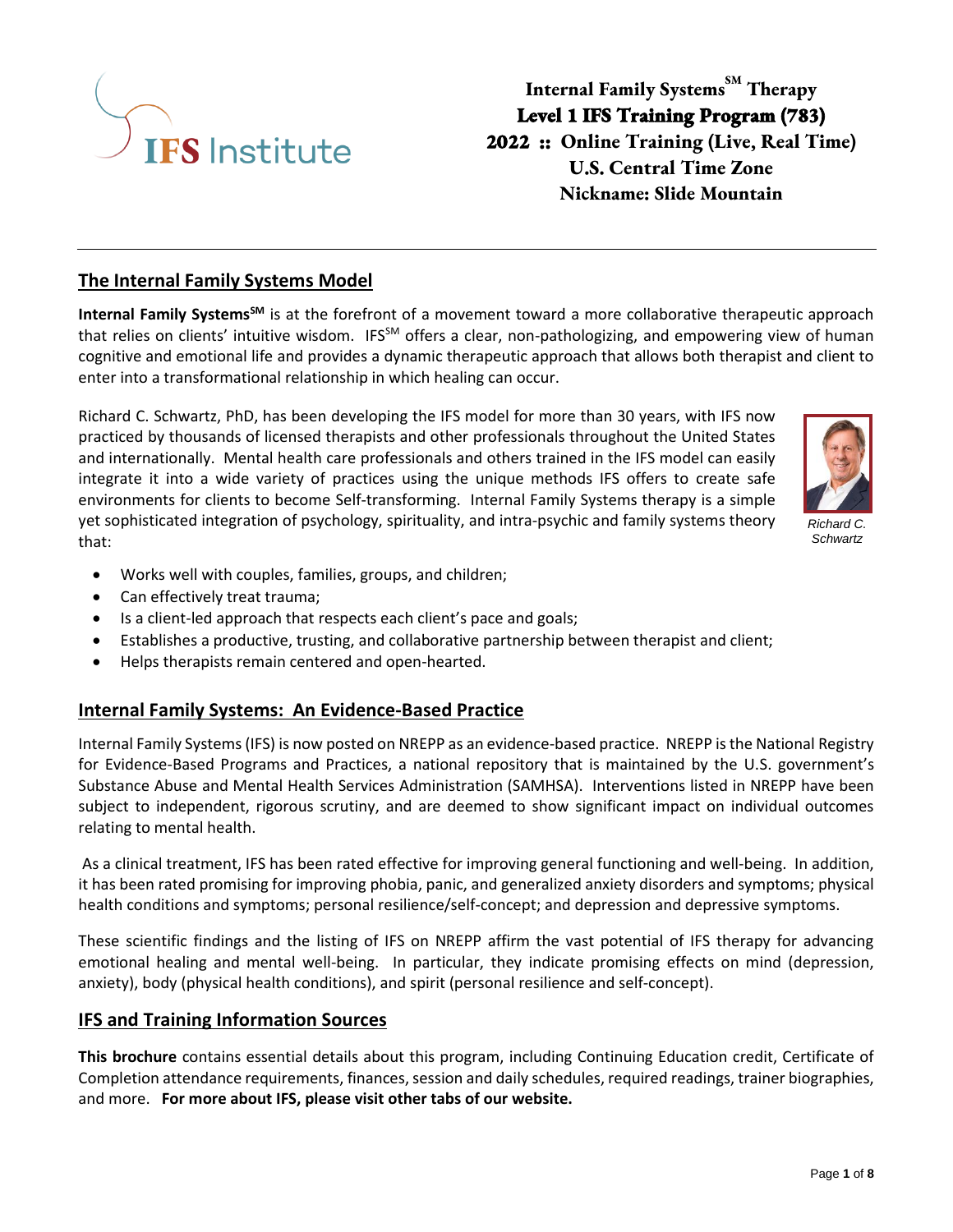# **Curriculum**

**Overview:** In addition to thoroughly learning IFS theory and technique, the IFS Level 1 training program invites participants to explore their own inner worlds in a safe, nurturing context. The training will help participants:

- Understand the conceptual basis of the IFS model;
- Apply basic IFS techniques to various clinical populations; and
- Take advantage of the opportunities IFS offers for personal development.

**Learning Objectives:** Please visit [www.IFS-Institute.com,](http://www.selfleadership.org/) FAQ page.

**Format and Program Hours:** The training includes lecture, discussion, demonstration, video review, experiential exercise, and small group practice. This training comprises three, 4-day sessions totaling 80 program hours (26.5 or 27 hours per session), plus two separate 2-hour online sessions between the 4-day sessions. The two separate 2-hour online sessions enable participants to have contact with their trainers and each other in order to further integrate material already presented.

Session and daily schedules are listed later in this brochure.

# **Trainers**

**Lead Trainer: Cece Sykes, LCSW, ACSW,** is an IFS senior trainer for U.S. and international trainings. She has more than 30 years of clinical experience working with individuals, couples, and families, and specializes in working with the effects of trauma and addiction. Cece also has a special interest in how various spiritual practices intersect with therapy, and with the impact of psychotherapy upon the life of the therapist. She frequently offers workshops and consultation on these and other related topics. Cece lives and works in Chicago.

**Assistant Trainer: Marina Hassanali, LMFT,** is in private practice in Los Angeles and has been involved in many IFS trainings since 2012. Marina is originally from Iran and has lived in the Middle East, Europe, and the United States. Coming from a multi-cultural background, she is passionate about how our culture (legacy and learned) along with our individual backgrounds interface to set the stage for the unique individuals we become.

# **Training Schedule**

This online training will meet according to the dates and daily schedule below using the U.S. Central time zone in effect during each session of the training. Please refer to [www.24timezones.com,](http://www.24timezones.com/) [www.timeanddate.com,](http://www.timeanddate.com/) or a similar resource to determine how this relates to your own time zone. Please be sure to account for Standard vs. Daylight Savings time!

**You can use Chicago, IL, in the U.S. Central time zone as a reference location to determine how the Central time zone relates to your own time zone for each training session.**

#### **Training Dates**

4-Day Session 1: April 20-23, 2022 4-Day Session 2: July 20-23, 2022 4-Day Session 3: September 28-October 1, 2022

2-Hour Session 1: May 24, 2022. 6-8pm 2-Hour Session 2: August 23, 2022, 6-8pm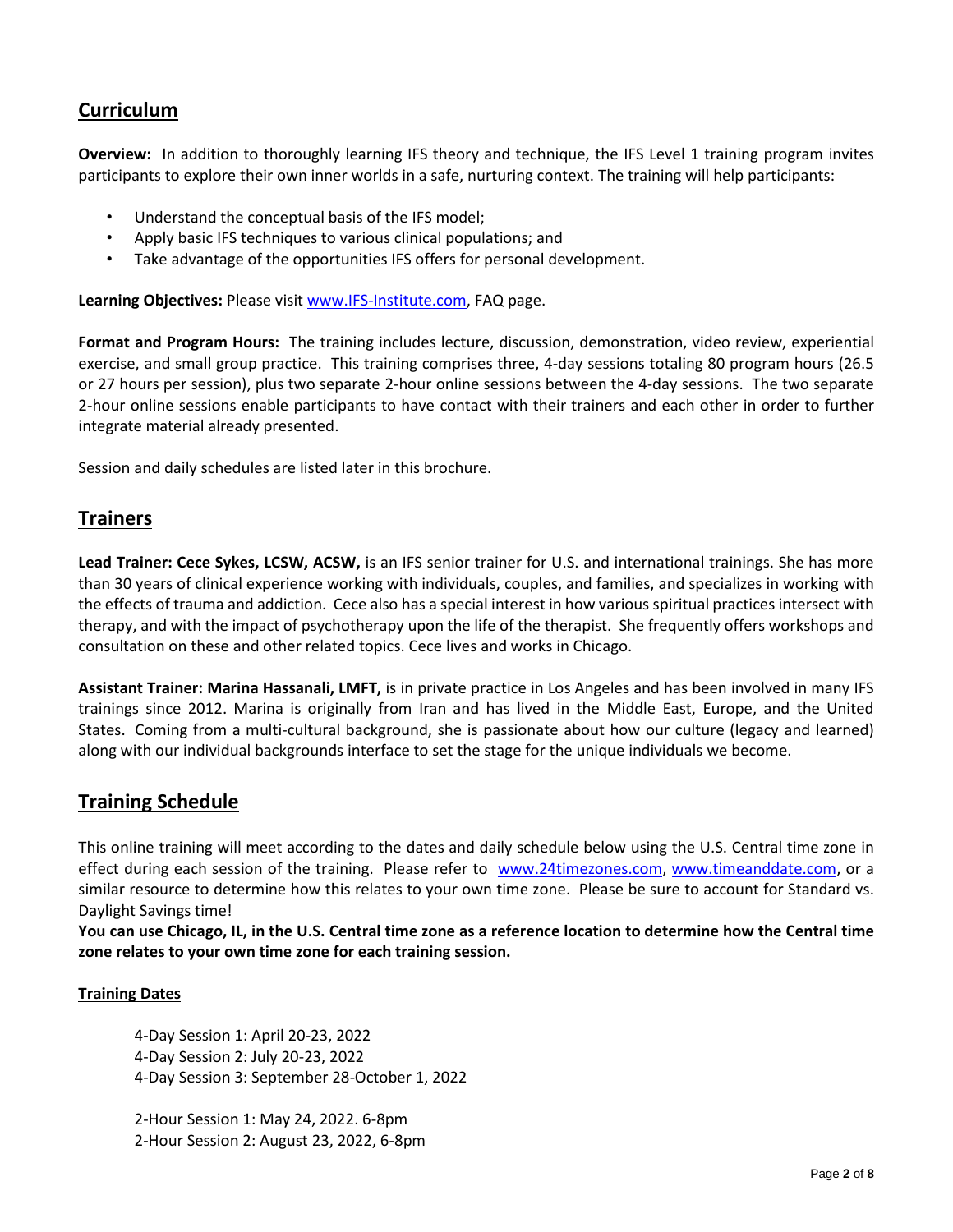#### **About Online Sessions**

- Online sessions take place on Zoom, an online platform for video conferencing.
- Please download and take some time to understand Zoom software well before the training begins. To do this, go to **Zoom.us**, sign in (or "sign up"), and create your account.
- If you have questions about downloading or using Zoom, please contact Zoom: 888.799.9666, or click "support" at the bottom of the [Zoom.us](https://zoom.us/) home page. IFS Institute cannot provide this type of technical support.
- Please ensure that your computer, any related equipment, and your internet connection are sufficient to attend a live Zoom event. IFS Institute cannot provide technical support related to your system.
- Training members will receive Zoom links close to the start of the training, and these links are how you can access this online training.
- Please note that the training is only for training members, so please take care to be in a private space when attending the training.

#### **Daily Schedule**

#### **Session 1**

|                | Morning     | Morning          | Afternoon   | Afternoon        | Training/       |
|----------------|-------------|------------------|-------------|------------------|-----------------|
|                | Session     | Stretch          | Session     | Stretch          | <b>CE Hours</b> |
| April 20, 2022 | $9 - 12:15$ | $15 \text{ min}$ | 1:30-6:00   | $15 \text{ min}$ | 7.25            |
| April 21, 2022 | $9 - 12:15$ | $15 \text{ min}$ | 1:30-5:45   | 15 min           | 7.0             |
| April 22, 2022 | $9 - 12:15$ | $15 \text{ min}$ | 1:30-5:45   | $15 \text{ min}$ | 7.0             |
| April 23, 2022 | $9 - 12:15$ | 15 min           | $1:15-4:00$ | x                | 5.75            |
|                |             |                  |             |                  | 27.00           |

### **Session 2**

|               | Morning<br>Session | Morning<br>Stretch | Afternoon<br>Session | Afternoon<br>Stretch | Training/<br><b>CE Hours</b> |
|---------------|--------------------|--------------------|----------------------|----------------------|------------------------------|
|               |                    |                    |                      |                      |                              |
| July 20, 2022 | $9 - 12:15$        | $15 \text{ min}$   | 1:30-5:45            | $15 \text{ min}$     | 7.0                          |
| July 21, 2022 | $9 - 12:15$        | $15 \text{ min}$   | 1:30-5:45            | $15 \text{ min}$     | 7.0                          |
| July 22, 2022 | $9 - 12:15$        | $15 \text{ min}$   | 1:30-5:45            | $15 \text{ min}$     | 7.0                          |
| July 23, 2022 | $9 - 12:15$        | $15 \text{ min}$   | $1:15-3:45$          | X                    | 5.5                          |
|               |                    |                    |                      |                      | 26.5                         |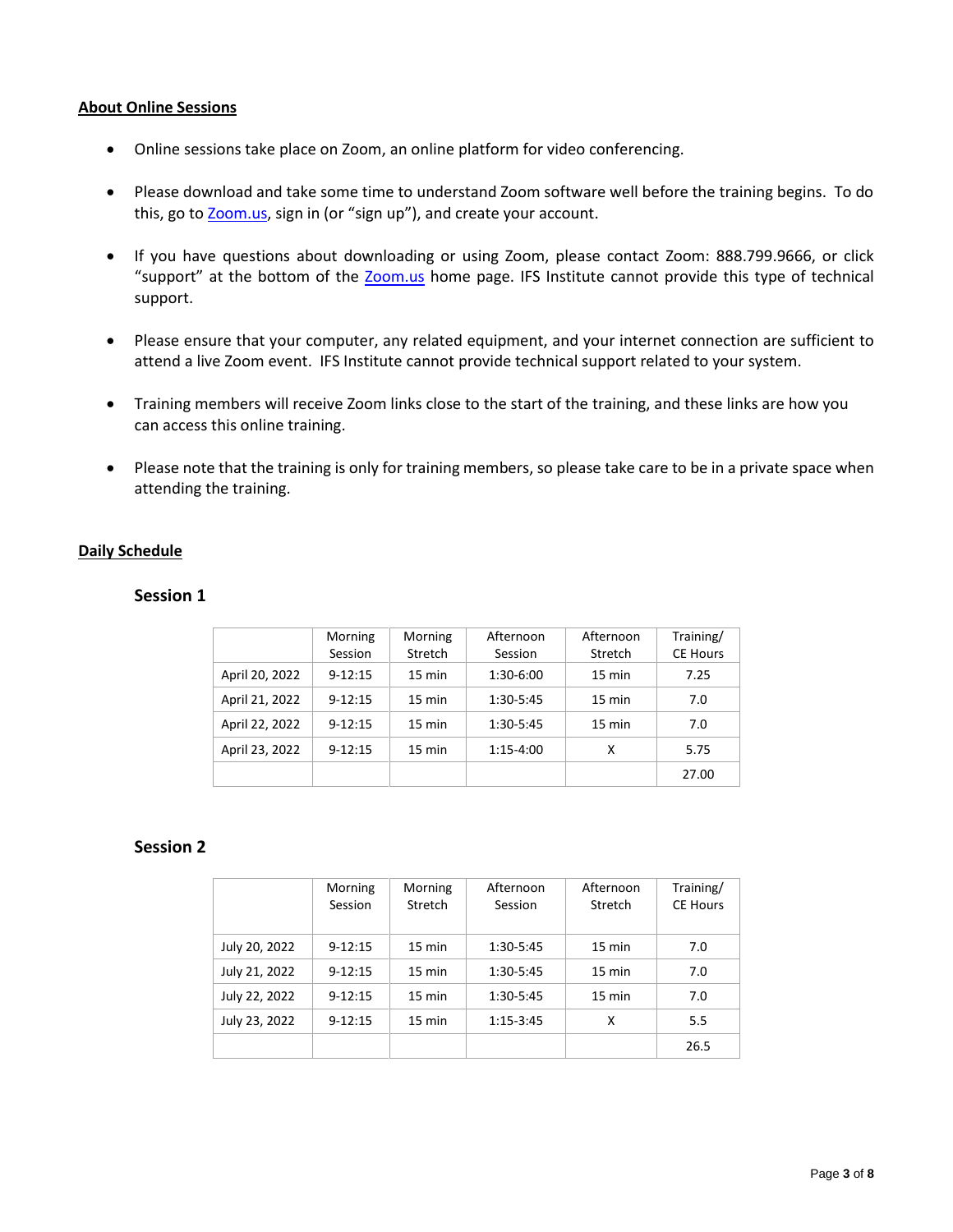## **Session 3**

|                    | Morning<br>Session | Morning<br>Stretch | Afternoon<br>Session | Afternoon<br>Stretch | Training/<br><b>CE Hours</b> |
|--------------------|--------------------|--------------------|----------------------|----------------------|------------------------------|
| September 28, 2022 | $9 - 12:15$        | $15 \text{ min}$   | 1:30-5:45            | $15 \text{ min}$     | 7.0                          |
| September 29, 2022 | $9 - 12:15$        | $15 \text{ min}$   | 1:30-5:45            | $15 \text{ min}$     | 7.0                          |
| September 30, 2022 | $9 - 12:15$        | $15 \text{ min}$   | 1:30-5:45            | $15 \text{ min}$     | 7.0                          |
| October 1, 2022    | $9 - 12:15$        | $15 \text{ min}$   | $1:15-3:45$          | χ                    | 5.5                          |
|                    |                    |                    |                      |                      | 26.5                         |

# **Certificate of Completion**

A Certificate of Completion (non-CE) is awarded by IFS Institute and **a participant must complete 70 of the 84 program hours offered in order to be eligible to earn this certificate**. This means each participant may miss a maximum of 14 training hours over the course of the entire training program, if necessary. Participants are responsible for ensuring that they attend enough training hours to earn the Certificate of Completion.

## **IFS Certification**

Participants are not IFS Certified until they successfully complete the IFS Certification process. Information about the criteria and procedures for becoming IFS Certified is available on the IFS Institute website certification page, or by emailing [Certification@IFS-Institute.com.](mailto:Certification@IFS-Institute.com)

## **Eligibility for Future Trainings**

By earning IFS Institute's certificate of completion for this training, a participant is eligible to apply for a Level 2 IFS training program. Participants are not required to be IFS Certified to enroll in IFS trainings.

# **To Apply**

**Who Should Apply**: We welcome applications from:

- Mental and medical health care practitioners
- Pastoral counselors
- Masters or doctoral students
- Dance, art, and music therapists
- Health care professionals in allied fields

**Application Form:** The application form for this training is on our website.

**Enrollment** 33 participants may enroll in this training.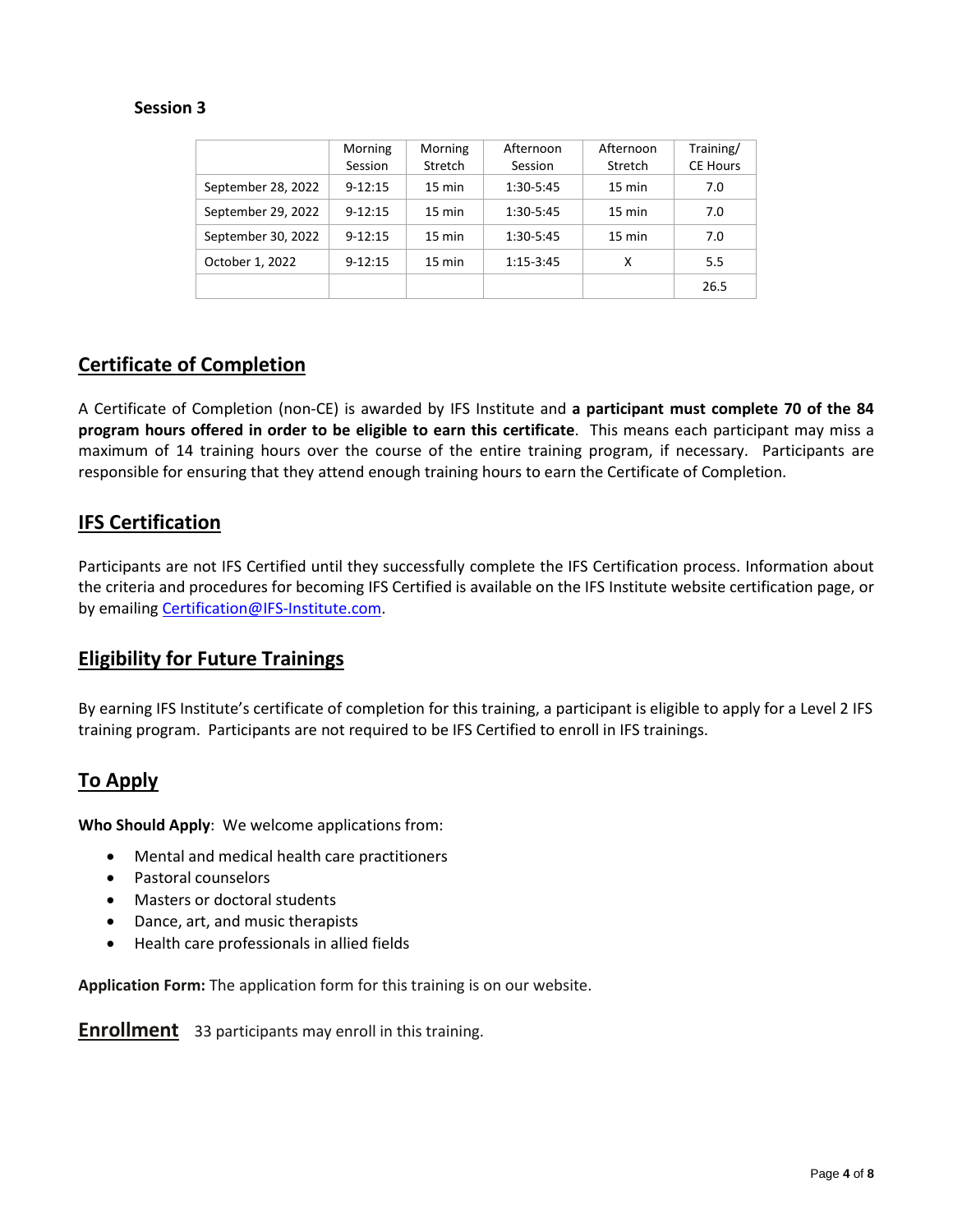# **Continuing Education Contact Hours**

- This training program is co-sponsored by IFS Institute and The Institute for Continuing Education (ICE).
- Continuing education contact hours are offered for the professional disciplines as listed.
- The course offers a total of 80 contact hours. Continuing education credit is offered only for the 4-day sessions. Continuing education credit is not offered for the two separate 2-hour sessions.
- CE hours are awarded on a session-by-session basis, with full attendance required at sessions attended. Partial session CE credit is not offered.
- Attendees must complete all CE materials, comply with attendance monitoring requirements, and complete a session evaluation.
- Applications for continuing education contact hours will be provided by IFS Institute at the initial course session, along with other pertinent continuing education information.
- **If you would like CE credit for this training, you must sign up for it at the first session. You will need your license information (as applicable) to complete the CE forms. No late CE applications can be accepted.**
- CE verification is mailed to participants by ICE (the CE sponsor) following each session that is eligible for CE (within 30 days of receipt of completed CE materials).
- There is no additional fee to make application for CE credit.
- It is the responsibility of attendees to contact their state licensing/certification board to determine if CE credit offered by The Institute for Continuing Education meets the regulations of their state licensing/certification board.
- Non-U.S. Professionals: The Institute for Continuing Education holds no CE provider status with any Canadian or other non-U.S. licensing/certification boards. It is your responsibility to check the regulations of your licensing/certification board to determine CE requirements for training activities.
- Learning objectives are on the FAQ page a[t www.IFS-Institute.com.](http://www.selfleadership.org/)
- If you have questions regarding continuing education credit, please contact The Institute for Continuing Education (ICE): 800-557-1950. Email: [instconted@aol.com.](mailto:instconted@aol.com)
- Instruction Methodology: May include didactic, lecture, audio-visuals, demonstrations, experiential exercises, case examples, small and large group discussions.

**Psychology:** The Institute for Continuing Education is approved by the American Psychological Association (APA) to sponsor continuing education for psychologists. The Institute for Continuing Education maintains responsibility for this program and its content. *New York*: The Institute for Continuing Education is recognized by the New York State Education Department's State Board for Psychology as an approved provider of continuing education for licensed psychologists #PSY-0043.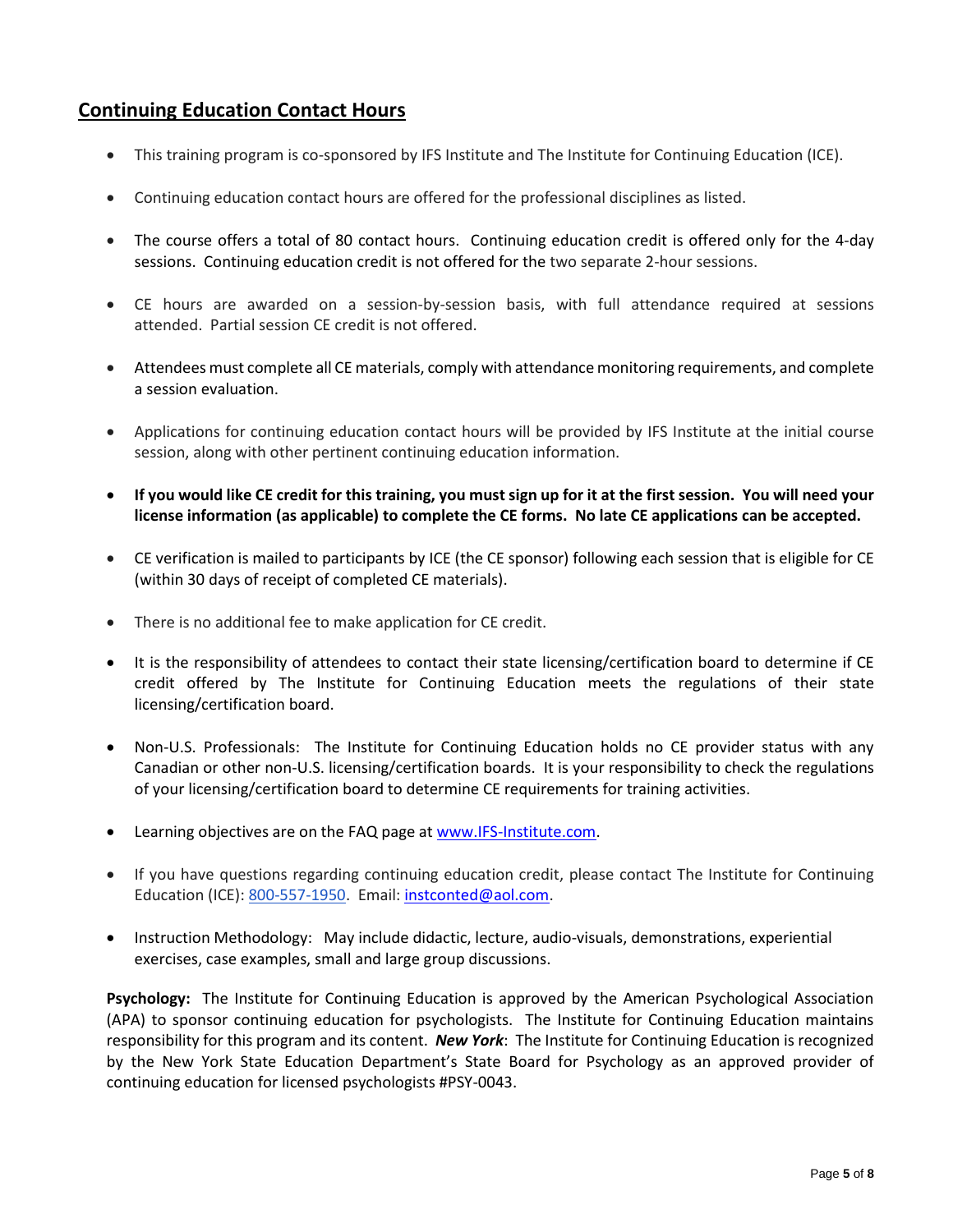**Counseling:** The Institute for Continuing Education and Internal Family Systems Institute are cosponsors of this program. This co-sponsorship has been approved by NBCC. The Institute for Continuing Education is an NBCC approved continuing education provider, No. 5643. The Institute for Continuing Education solely is responsible for this program, including the awarding of NBCC credit.

**Social Work:** This program has been approved for 80.00 social work continuing education hours for re-licensure, in accordance with 258 CMR, NASW-MA Chapter CE Approving Program. Authorizations: D-81718-1 / D-81718- 2 / D-81718-3**.** *New York:* The Institute for Continuing Education is recognized by the New York State Education Department's State Board for Social Work as an approved provider of continuing education for licensed social workers, Provider SW-0025. *New Jersey***:** This program has not been submitted for pre-approval by the New Jersey State Board of Social Work Examiners. **Ohio Board Counseling/ Social Work:** Ohio Board of Counseling and Social Work Board, Provider RCS 030001.

**Marriage/Family Therapy:** The Institute for Continuing Education is recognized as a provider of continuing education in marriage-family therapy by New York State Education Department's State Board for MFT, Provider MFT-0012. *California***:** The Institute for Continuing Education, Provider 56590, is approved by the California Association of Marriage and Family Therapists to sponsor continuing education for LMFTs, LCSWs, LPCCs. The Institute for Continuing Education maintains responsibility for this program and its content. This Course meets the qualifications for a total of 80.00 hours of continuing education credit for LMFTs, LCSWs, LPCC, as required by the California Board of Behavioral Sciences. *Ohio Board MFT***:** Provider RTX 100501.

# **Required Pre-Training Reading and Other Materials**

**1. Reading Materials: All books listed below are available at IFS Institute's website store** [\(www.IFS-](http://www.selfleadership.org/)[Institute.com\)](http://www.selfleadership.org/). Bundle pricing may be available. If you need assistance with the Store, please call 708.383.2659 or email Sandy@IFS-Institute.com.

## **Required reading before the training begins:**

Schwartz, RC and Martha Sweezy (2019). Internal Family Systems Therapy (2nd edition).

Goulding, RA, and Schwartz, RC (2002). The Mosaic Mind: Empowering the Tormented Selves of Child Abuse Survivors, Oak Park IL: Trailheads Publications, The Center for Self Leadership, ISBN 0-9721480- 1-9.

#### **Suggested reading before the training begins:**

Schwartz, RC (2001), Introduction to the Internal Family Systems Model, Oak Park IL: Trailheads Publications, The Center for Self Leadership, ISBN 0-97211480-0-0. **This book is required reading for those with no prior experience with the IFS model**. Class content is designed on the assumption that the reading is completed.

#### **Other suggested reading:**

Anderson, Frank G., Sweezy, Martha, and Schwartz, Richard C. (2017). Internal Family Systems Skills Training Manual: Trauma-Informed Treatment for Anxiety, Depression, PTSD and Substance Abuse, Eau Claire, WI: PESI Publishing & Media, ISBN-10: 1683730879, ISBN-13: 978-1683730873.

**2. Additional Training Materials:** Each program's trainers may ask participants to purchase up to \$20 in additional training materials. If additional training materials are required, participants will be notified by the trainers as the starting date of the training approaches.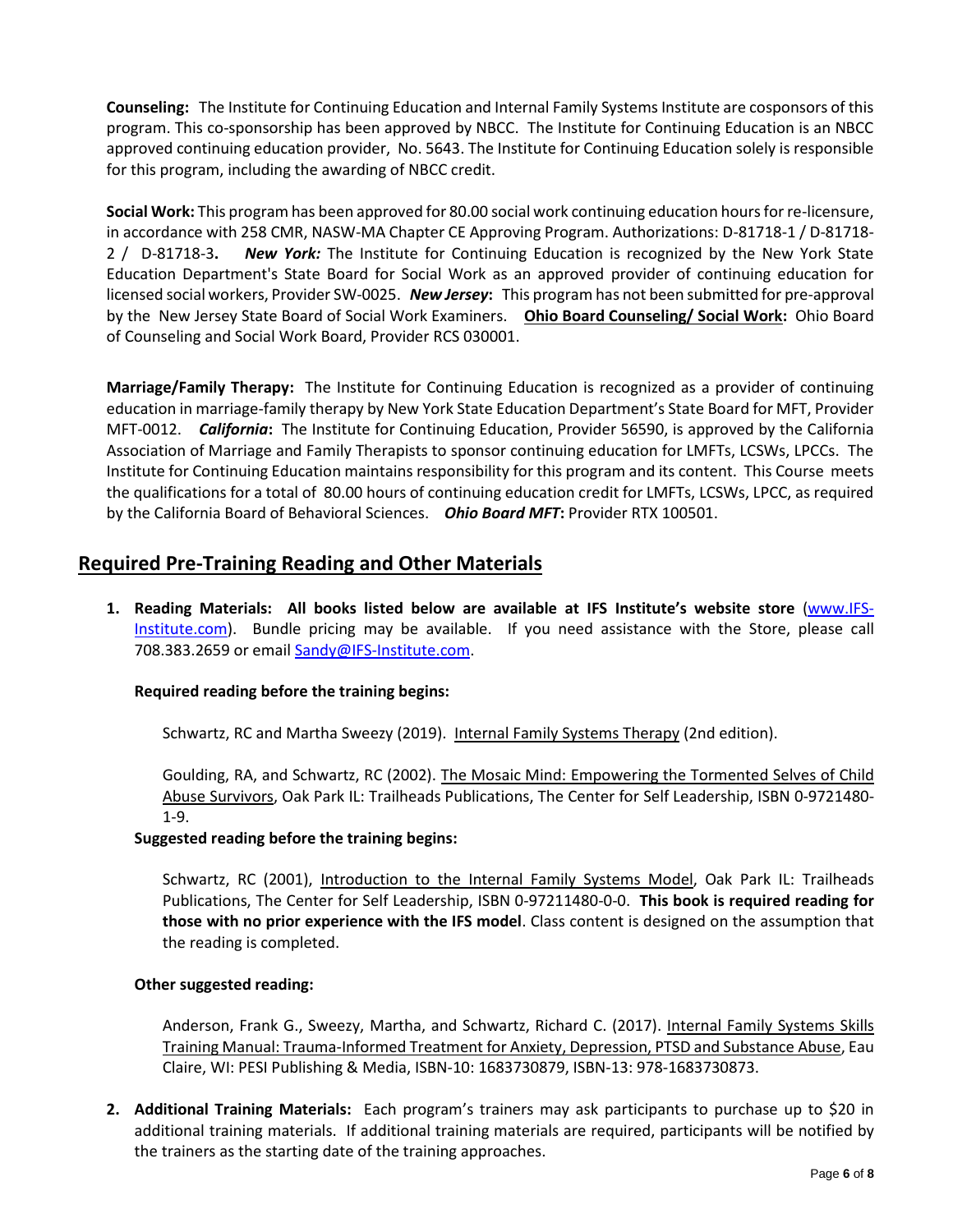## **Financial Assistance**

**Payment plans:** Payment plans are listed below. If you have questions about the plans or billing, please contact IFS Institute Controller, Mary Mitrovich, at [Mary@IFS-Institute.com](mailto:Mary@IFS-Institute.com) **Costs for the training may be tax-deductible:** Please consult with your tax advisor.

**Employers can be a good source of funding for continuing education.** Please check with your supervisor and/or human resources department.

**IFS Institute tuition scholarships:** Scholarship details, including deadline information, are on the website FAQ page. This training's scholarship application will be on the training's webpage.

**Repeater tuition:** Information regarding tuition if you are repeating a training is on IFS Institute's website FAQ page.

## **Tuition and Fees**

**Application Fee:** A \$15 non-refundable, non-transferrable application fee is charged when you apply for the training.

**Program Deposit**: The \$500 deposit is charged in full when you are accepted into the training, and this is required to hold your place in the training.

**Program Tuition: \$3600 (\$500 of which is the program deposit)** 

**Payment Plans:** Plans for this training are listed below, and you can select your plan when you apply for the training. If you have questions about the plans, billing, or credit card matters, please contact IFS Institute Controller, Mary Mitrovich[, Mary@IFS-Institute.com.](mailto:Mary@IFS-Institute.com)

Payment Plan 1: \$3100 (\$3600 Tuition - \$500 Deposit) charged on March 1, 2022. There is a \$20 fee for each late payment.

Payment Plan 2: Two (2) payments of \$1560 each on February 1 and March 1, 2022 (\$3600 Tuition – \$500 Deposit + \$20 Carrying Fee). There is a \$20 fee for each late payment.

**Withdrawal/Refund Policy:** Participants who wish to withdraw from the training program must do so in writing. Deposit: The \$500 deposit is refundable if written notice of withdrawal is received by the IFS Institute office 45 or more days before the  $1<sup>st</sup>$  day of the program. One-half (1/2) of the deposit is refundable if written notice of withdrawal is received by the IFS Institute office 44-21 days before the 1<sup>st</sup> day of the program. The full deposit is forfeited if written notice of withdrawal is received by the IFS Institute office 20 or fewer days before the 1<sup>st</sup> day of the program, or if withdrawal occurs after the program begins. Tuition Balance: The tuition balance (total tuition less deposit) is refundable if written notice of withdrawal is received by the IFS Institute office 21 or more days before the 1<sup>st</sup> day of the program. The tuition balance is forfeited if written notice of withdrawal is received by the IFS Institute office 20 or fewer days before the 1<sup>st</sup>day of the program, or if withdrawal occurs after the program begins. The application fee and payment plan carrying fee are nonrefundable. IFS Institute reserves the right to postpone, cancel or otherwise change any training program schedule prior to its beginning. At no time is IFS Institute responsible for training students' travel, lodging, or incidental expenses.